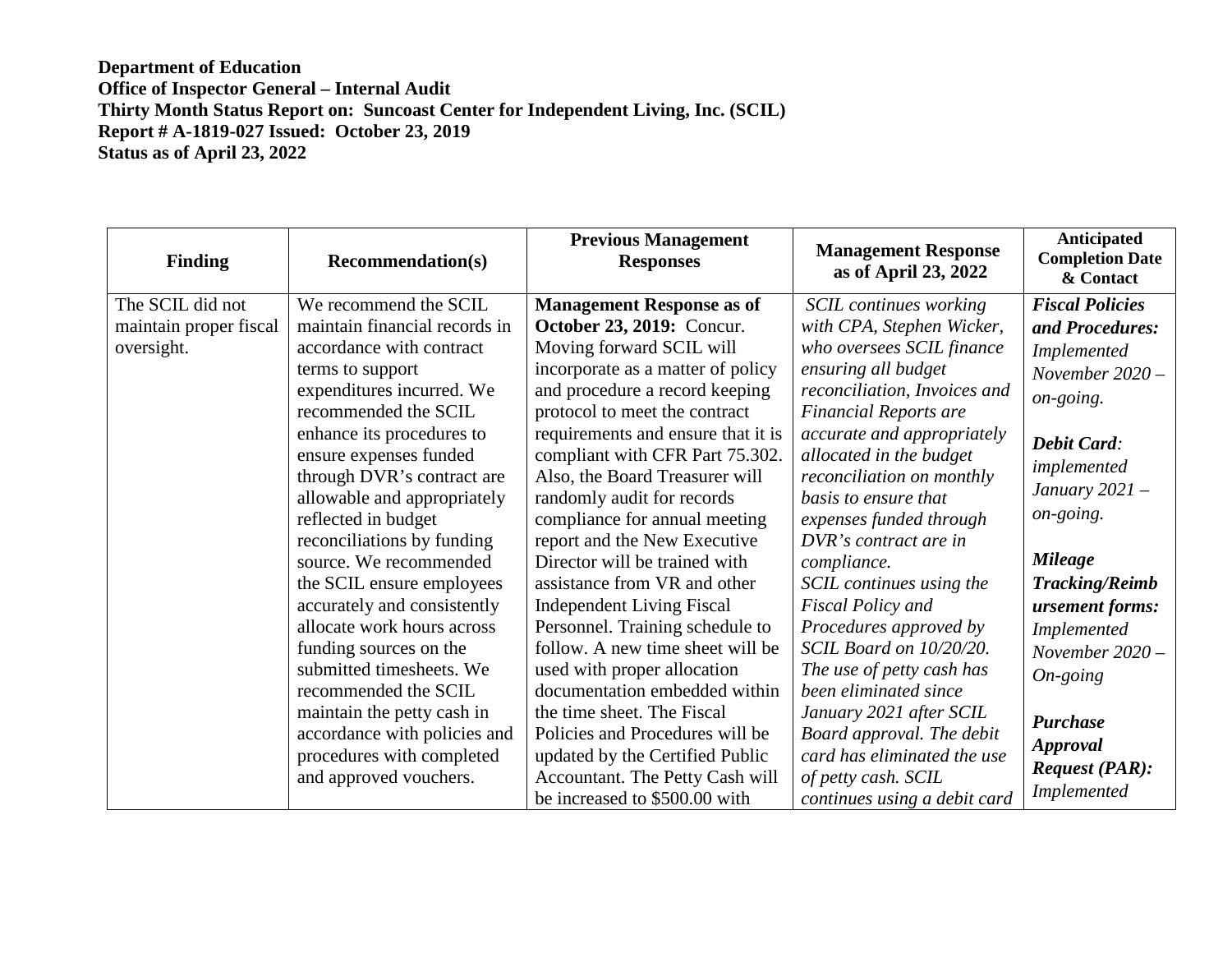| <b>Finding</b> | <b>Recommendation(s)</b> | <b>Previous Management</b><br><b>Responses</b>                  | <b>Management Response</b><br>as of April 23, 2022    | Anticipated<br><b>Completion Date</b><br>& Contact |
|----------------|--------------------------|-----------------------------------------------------------------|-------------------------------------------------------|----------------------------------------------------|
|                |                          | replenishment only after proper                                 | since January 2021 in                                 | November 2020-                                     |
|                |                          | documentation required is                                       | accordance with SCIL                                  | $On\text{-}going$                                  |
|                |                          | received and approved. Also,                                    | <b>Policy and Procedures</b>                          |                                                    |
|                |                          | petty cash needs to be signed out                               | ensuring proper usage and                             | <b>COMS Clock-</b>                                 |
|                |                          | and must be approved by the                                     | documentation (Pg. 31 in                              | in/out:                                            |
|                |                          | <b>Executive Director.</b>                                      | the Fiscal Policies &                                 | Implemented                                        |
|                |                          |                                                                 | Procedures). SCIL has been                            | October 2019                                       |
|                |                          | <b>Management Response as of</b>                                | keeping the receipts for                              | $On$ - going                                       |
|                |                          | <b>April 23, 2020: SCIL has</b>                                 | debit card purchases since                            |                                                    |
|                |                          | recently hired a new CPA,                                       | January 2021 and will keep                            | Contact:                                           |
|                |                          | Stephen Wicker, to oversee the                                  | doing it for 5 years until                            | Harvey Brooks-                                     |
|                |                          | financials, and begin the revision                              | January 2026 as per SCIL                              | <b>Executive</b>                                   |
|                |                          | of SCIL's fiscal policy and                                     | Policy and Procedures.                                | <b>Director</b>                                    |
|                |                          | procedures as well as make sure                                 | SCIL's debit card is kept                             |                                                    |
|                |                          | we are in compliance with CFR<br>part 75.30 and maintain proper | locked up in the SCIL<br>Executive Director's Office. |                                                    |
|                |                          | financial records. SCIL is also in                              |                                                       | Stephen Wicker-                                    |
|                |                          | the process of acquiring new                                    | SCIL continues using the                              | <b>Accountant</b>                                  |
|                |                          | Board members and will start the                                | Mileage tracking/                                     |                                                    |
|                |                          | auditing of fiscal record keeping                               | reimbursement forms                                   | Paola Villanueva                                   |
|                |                          | by the Treasurer.                                               | implemented since                                     | Program                                            |
|                |                          | SCIL began using the COMS                                       | 10/20/2020.                                           | <b>Director</b>                                    |
|                |                          | system to clock in/out to ensure                                | On 10/8/2020 SCIL Board                               |                                                    |
|                |                          | more accurate time keeping. By                                  | approved the Purchase                                 |                                                    |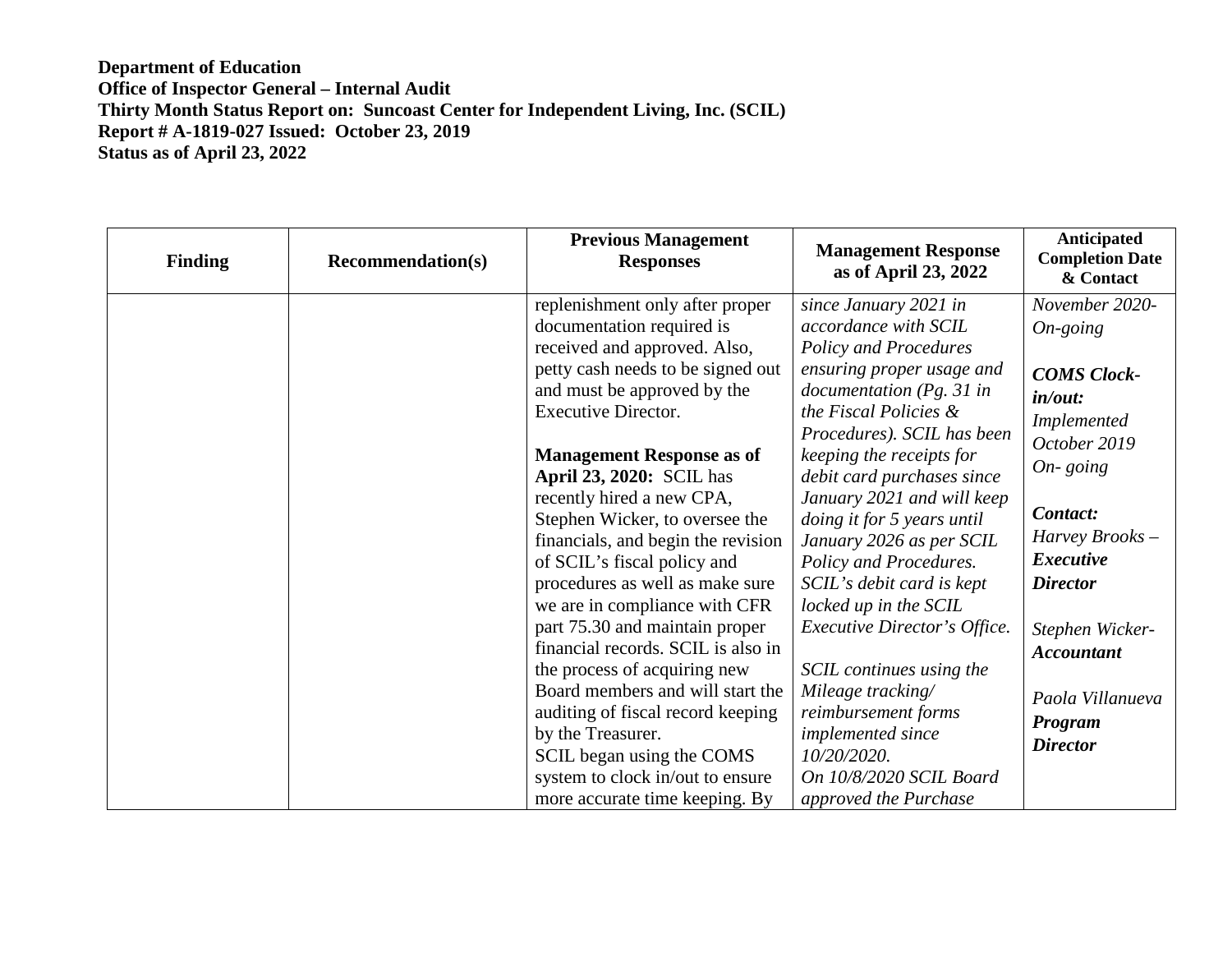| <b>Finding</b> | <b>Recommendation(s)</b> | <b>Previous Management</b><br><b>Responses</b>                                                                                                                                                                                                                                                                                                                                                                                                                                                                                                                                                              | <b>Management Response</b><br>as of April 23, 2022                                                                                                                                                                                                                                                                                                                                                                                                                                    | Anticipated<br><b>Completion Date</b><br>& Contact |
|----------------|--------------------------|-------------------------------------------------------------------------------------------------------------------------------------------------------------------------------------------------------------------------------------------------------------------------------------------------------------------------------------------------------------------------------------------------------------------------------------------------------------------------------------------------------------------------------------------------------------------------------------------------------------|---------------------------------------------------------------------------------------------------------------------------------------------------------------------------------------------------------------------------------------------------------------------------------------------------------------------------------------------------------------------------------------------------------------------------------------------------------------------------------------|----------------------------------------------------|
|                |                          | using the COMS system this also<br>enabled SCIL to establish the<br>needed ratios across staff payroll<br>via SCIL's different funding<br>sources. A report can be given to<br>accounting at any time to ensure<br>quality control within the Quick<br>books record keeping as well.<br>SCIL implemented a petty cash<br>system with the increase of petty<br>cash to \$500.00. The petty cash<br>is kept in a lock box in the<br><b>Executive Directors office. Petty</b><br>cash will only be used for<br>reimbursements under \$50.00<br>and with proper documentation,<br>such as a receipt or invoice. | Approval Request (PAR).<br>SCIL continues using the<br>PAR regardless of the<br>amount or how money is<br>spent.<br>SCIL staff still using COMS<br>as the database system to<br>clock-in and clock-out along<br>with the hard timesheet<br>copy to accurately allocate<br>SCIL staff work hours and<br>properly distribute across<br>SCIL funding sources.<br>SCIL staff still updating<br>consumers notes in COMS<br>database every time there is<br>contact/service $(s)$ with/to a |                                                    |
|                |                          | Anything over \$50.00 MUST<br>have prior authorization before<br>purchase and will only be<br>reimbursed via check and this<br>could take up to two weeks.<br>Anticipated Completion Date &<br><b>Contact:</b> Contact- Harvey                                                                                                                                                                                                                                                                                                                                                                              | consumer to ensure proper<br>backup documentation for<br>all funding sources.                                                                                                                                                                                                                                                                                                                                                                                                         |                                                    |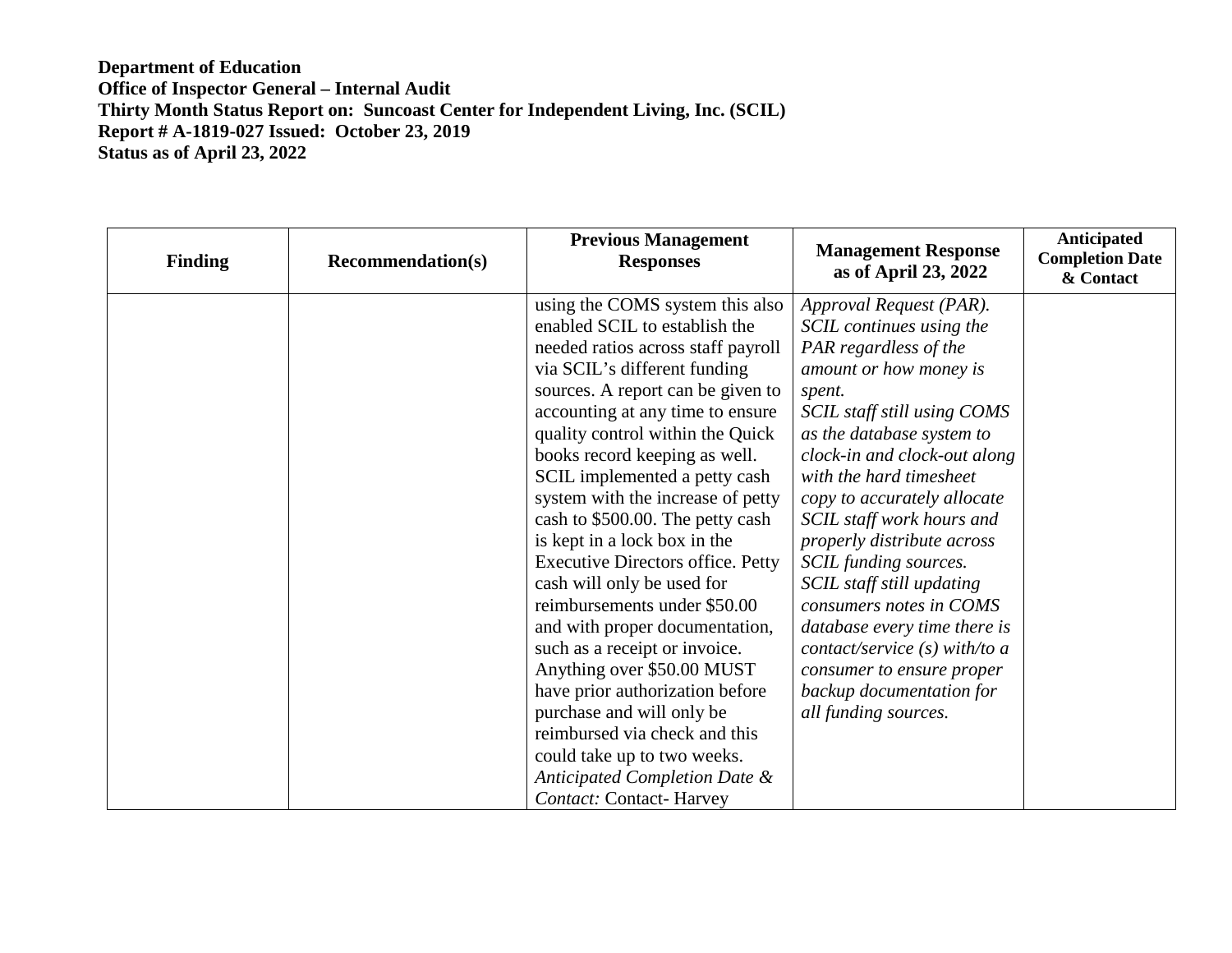| <b>Finding</b> | <b>Recommendation(s)</b> | <b>Previous Management</b><br><b>Responses</b>               | <b>Management Response</b><br>as of April 23, 2022 | Anticipated<br><b>Completion Date</b><br>& Contact |
|----------------|--------------------------|--------------------------------------------------------------|----------------------------------------------------|----------------------------------------------------|
|                |                          | Brooks & Stephen Wicker Fiscal                               |                                                    |                                                    |
|                |                          | revisions Completion date -                                  |                                                    |                                                    |
|                |                          | 9/23/2020                                                    |                                                    |                                                    |
|                |                          | COMS clock in/out, Petty Cash                                |                                                    |                                                    |
|                |                          | record keeping- Completed -                                  |                                                    |                                                    |
|                |                          | 10/2019 implemented and on-<br>going Contact-Harvey Brooks & |                                                    |                                                    |
|                |                          | Nicholl Hand                                                 |                                                    |                                                    |
|                |                          |                                                              |                                                    |                                                    |
|                |                          | <b>Management Response as of</b>                             |                                                    |                                                    |
|                |                          | <b>October 23, 2020:</b> Concur.                             |                                                    |                                                    |
|                |                          | SCIL continues to work with the                              |                                                    |                                                    |
|                |                          | CPA ensuring all Budgets and                                 |                                                    |                                                    |
|                |                          | financial reports are up to date.                            |                                                    |                                                    |
|                |                          | The 2020 budget was submitted                                |                                                    |                                                    |
|                |                          | to VR and approved (see                                      |                                                    |                                                    |
|                |                          | attached). SCIL also recently                                |                                                    |                                                    |
|                |                          | completed the first revision of                              |                                                    |                                                    |
|                |                          | the Fiscal Policy and Procedures.                            |                                                    |                                                    |
|                |                          | The Fiscal P&P was submitted to                              |                                                    |                                                    |
|                |                          | the board on $10/02/2020$ and is                             |                                                    |                                                    |
|                |                          | awaiting feedback and any                                    |                                                    |                                                    |
|                |                          | changes. (please note the copy                               |                                                    |                                                    |
|                |                          | attached may not be the final                                |                                                    |                                                    |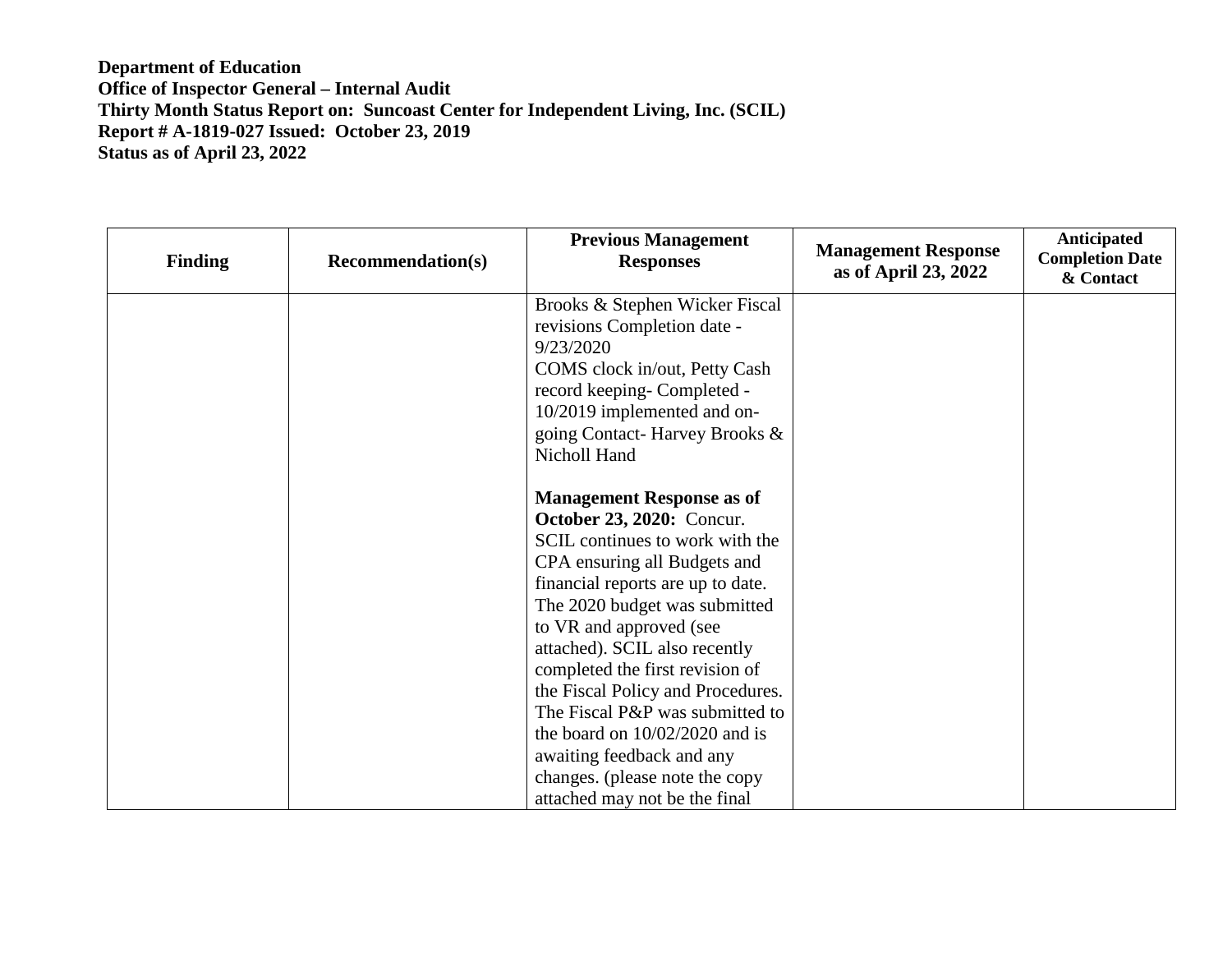| Finding | <b>Recommendation(s)</b> | <b>Previous Management</b><br><b>Responses</b> | <b>Management Response</b><br>as of April 23, 2022 | <b>Anticipated</b><br><b>Completion Date</b><br>& Contact |
|---------|--------------------------|------------------------------------------------|----------------------------------------------------|-----------------------------------------------------------|
|         |                          | edition as we are awaiting                     |                                                    |                                                           |
|         |                          | possible edits) Currently SCIL is              |                                                    |                                                           |
|         |                          | working hand in hand with Paul                 |                                                    |                                                           |
|         |                          | Martell at VR to continue our                  |                                                    |                                                           |
|         |                          | VR Cost Reimbursement Plan.                    |                                                    |                                                           |
|         |                          | SCIL has all Deliverables and                  |                                                    |                                                           |
|         |                          | supporting documents submitted                 |                                                    |                                                           |
|         |                          | up through September 2020.                     |                                                    |                                                           |
|         |                          | SCIL also implemented a new                    |                                                    |                                                           |
|         |                          | <b>Purchase Approval Request</b>               |                                                    |                                                           |
|         |                          | (PAR) Form. This form is used                  |                                                    |                                                           |
|         |                          | regardless of the amount or how                |                                                    |                                                           |
|         |                          | the money is spent, Ex. Check,                 |                                                    |                                                           |
|         |                          | card etc. (see attached, Credit                |                                                    |                                                           |
|         |                          | Card will be added and petty                   |                                                    |                                                           |
|         |                          | cash deleted as it was just                    |                                                    |                                                           |
|         |                          | approved and we don't                          |                                                    |                                                           |
|         |                          | physically have a card yet).                   |                                                    |                                                           |
|         |                          | SCIL also implemented a new                    |                                                    |                                                           |
|         |                          | Mileage Tracking                               |                                                    |                                                           |
|         |                          | /reimbursement form. (see                      |                                                    |                                                           |
|         |                          | attached)                                      |                                                    |                                                           |
|         |                          | At the request of VR and the                   |                                                    |                                                           |
|         |                          | SCIL management team; On                       |                                                    |                                                           |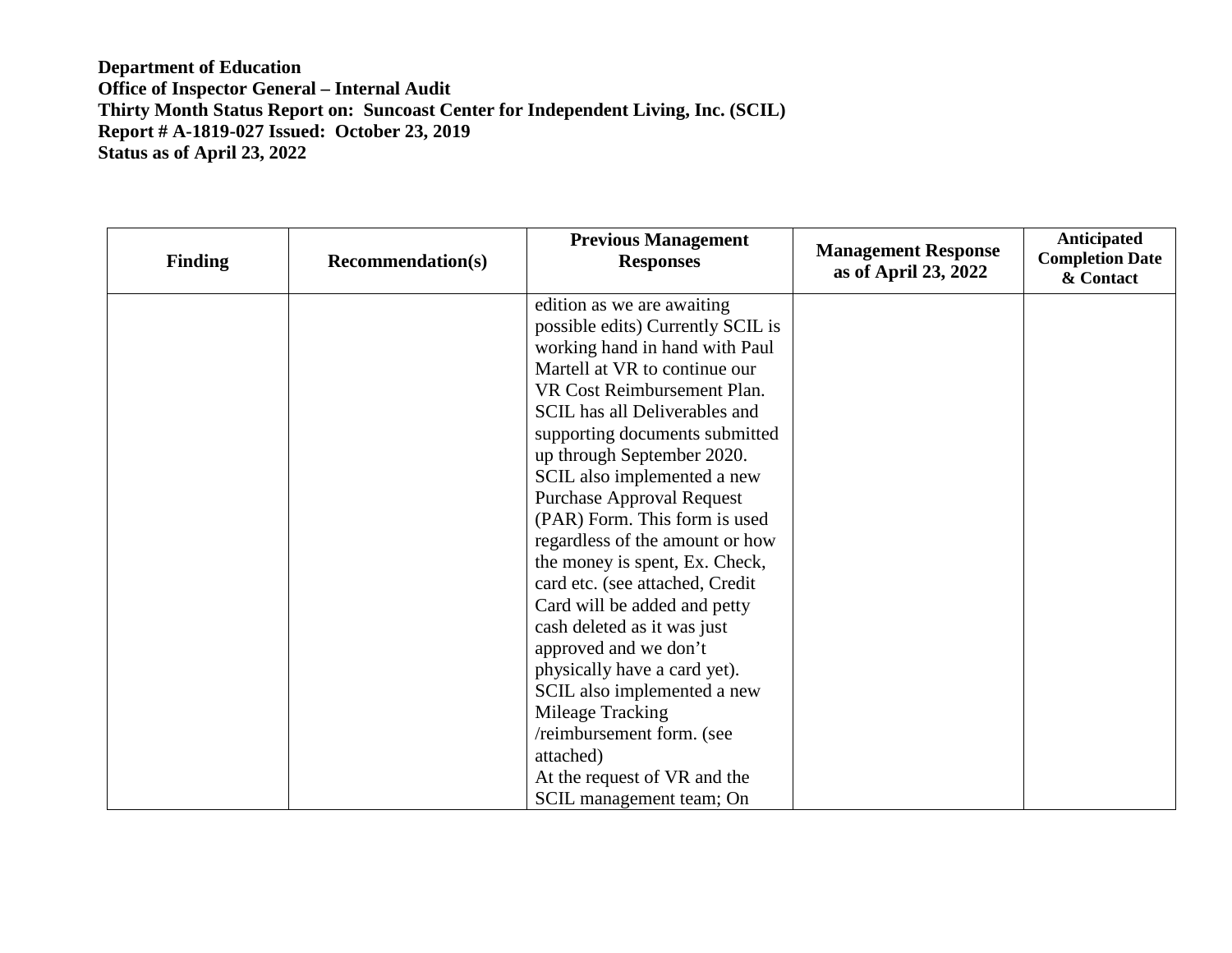| <b>Finding</b> | <b>Recommendation(s)</b> | <b>Previous Management</b><br><b>Responses</b> | <b>Management Response</b><br>as of April 23, 2022 | <b>Anticipated</b><br><b>Completion Date</b><br>& Contact |
|----------------|--------------------------|------------------------------------------------|----------------------------------------------------|-----------------------------------------------------------|
|                |                          | 10/8/2020 at the SCIL Board                    |                                                    |                                                           |
|                |                          | Meeting a SCIL credit card was                 |                                                    |                                                           |
|                |                          | voted on and approved. This will               |                                                    |                                                           |
|                |                          | eliminate the need for petty cash              |                                                    |                                                           |
|                |                          | in SCIL's general use and the                  |                                                    |                                                           |
|                |                          | SCIL van gas/upkeep. The SCIL                  |                                                    |                                                           |
|                |                          | Credit Card is in the SCIL Fiscal              |                                                    |                                                           |
|                |                          | Policy and Procedure to ensure                 |                                                    |                                                           |
|                |                          | proper usage and documentation                 |                                                    |                                                           |
|                |                          | (see pg. 31 in the Fiscal P&P).                |                                                    |                                                           |
|                |                          | The credit card eliminates the                 |                                                    |                                                           |
|                |                          | need for a SCIL petty cash all                 |                                                    |                                                           |
|                |                          | together. At the $10/08/2020$                  |                                                    |                                                           |
|                |                          | <b>SCIL Board meeting the Board</b>            |                                                    |                                                           |
|                |                          | voted for all petty cash accounts              |                                                    |                                                           |
|                |                          | to be eliminated. The petty cash               |                                                    |                                                           |
|                |                          | will be reconciled and deposited               |                                                    |                                                           |
|                |                          | at the bank once the C.C is                    |                                                    |                                                           |
|                |                          | secured. All ledgers and receipts              |                                                    |                                                           |
|                |                          | of the Petty Cash will be filed                |                                                    |                                                           |
|                |                          | and kept for 3 yrs.                            |                                                    |                                                           |
|                |                          | All staff continue to clock in                 |                                                    |                                                           |
|                |                          | using the COMS database. This                  |                                                    |                                                           |
|                |                          | ensures all staff time is                      |                                                    |                                                           |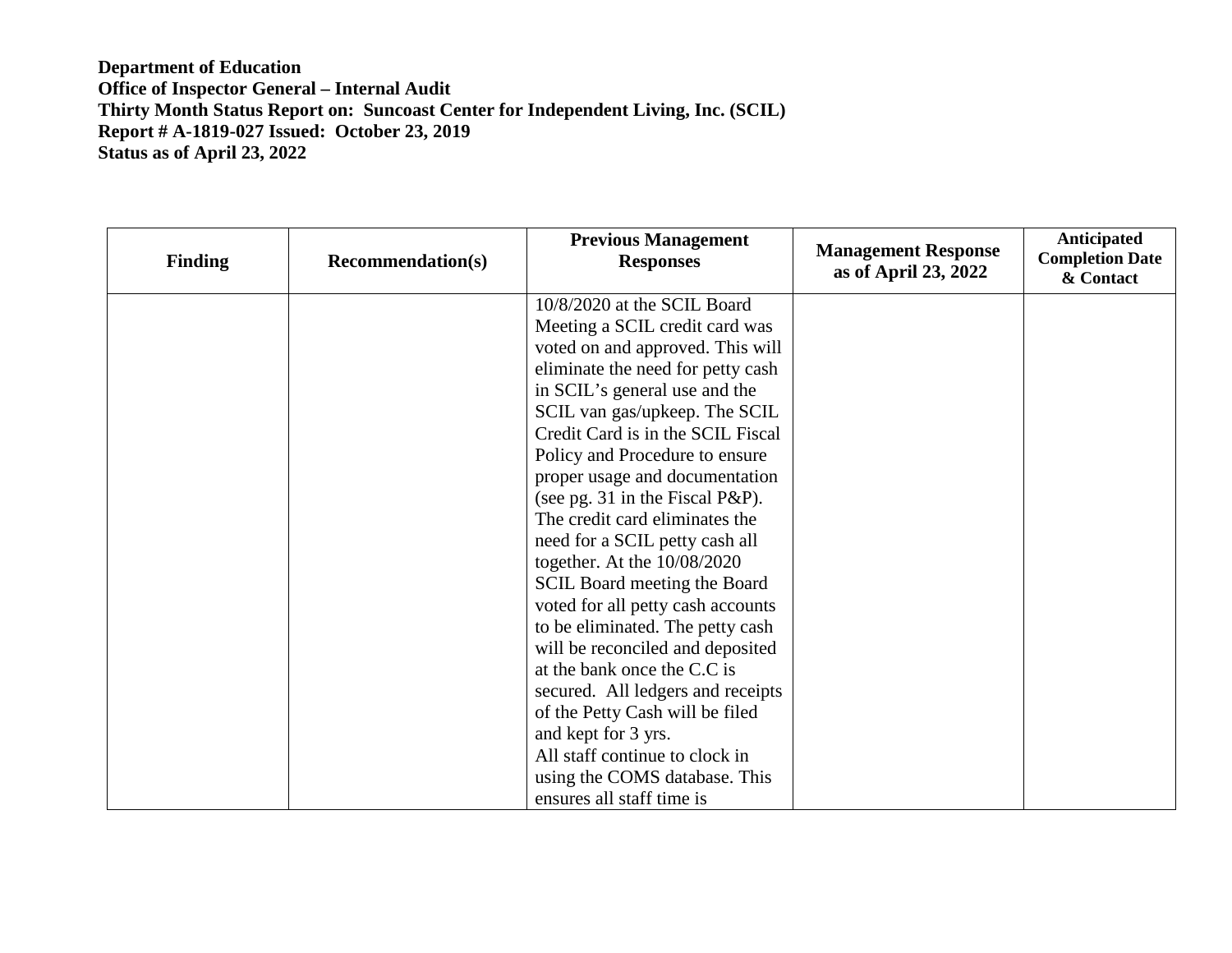| <b>Finding</b> | <b>Recommendation(s)</b> | <b>Previous Management</b><br><b>Responses</b> | <b>Management Response</b><br>as of April 23, 2022 | Anticipated<br><b>Completion Date</b><br>& Contact |
|----------------|--------------------------|------------------------------------------------|----------------------------------------------------|----------------------------------------------------|
|                |                          | distributed properly across the                |                                                    |                                                    |
|                |                          | <b>SCIL</b> funding ratios. All                |                                                    |                                                    |
|                |                          | consumer contact is also notated               |                                                    |                                                    |
|                |                          | in the COMS database to ensure                 |                                                    |                                                    |
|                |                          | proper back up documentation                   |                                                    |                                                    |
|                |                          | for all funding sources.                       |                                                    |                                                    |
|                |                          | <b>Anticipated Completion Date</b>             |                                                    |                                                    |
|                |                          | and Contact:                                   |                                                    |                                                    |
|                |                          | <b>Contact-Harvey Brooks, Nicholl</b>          |                                                    |                                                    |
|                |                          | Hand, & Stephen Wicker                         |                                                    |                                                    |
|                |                          | Fiscal Policy & Procedure                      |                                                    |                                                    |
|                |                          | Rough draft completed-                         |                                                    |                                                    |
|                |                          | 10/02/2020 (waiting Board                      |                                                    |                                                    |
|                |                          | approval) PAR Form completed                   |                                                    |                                                    |
|                |                          | $-07/2020$                                     |                                                    |                                                    |
|                |                          | Budget approved with proper                    |                                                    |                                                    |
|                |                          | allocation completed                           |                                                    |                                                    |
|                |                          | implemented and on-going-                      |                                                    |                                                    |
|                |                          | 06/01/2020 COMS clock in/out,                  |                                                    |                                                    |
|                |                          | Petty Cash record keeping-                     |                                                    |                                                    |
|                |                          | Completed -10/2019                             |                                                    |                                                    |
|                |                          | implemented and on-going                       |                                                    |                                                    |
|                |                          | Contact-Harvey Brooks &                        |                                                    |                                                    |
|                |                          | Nicholl Hand                                   |                                                    |                                                    |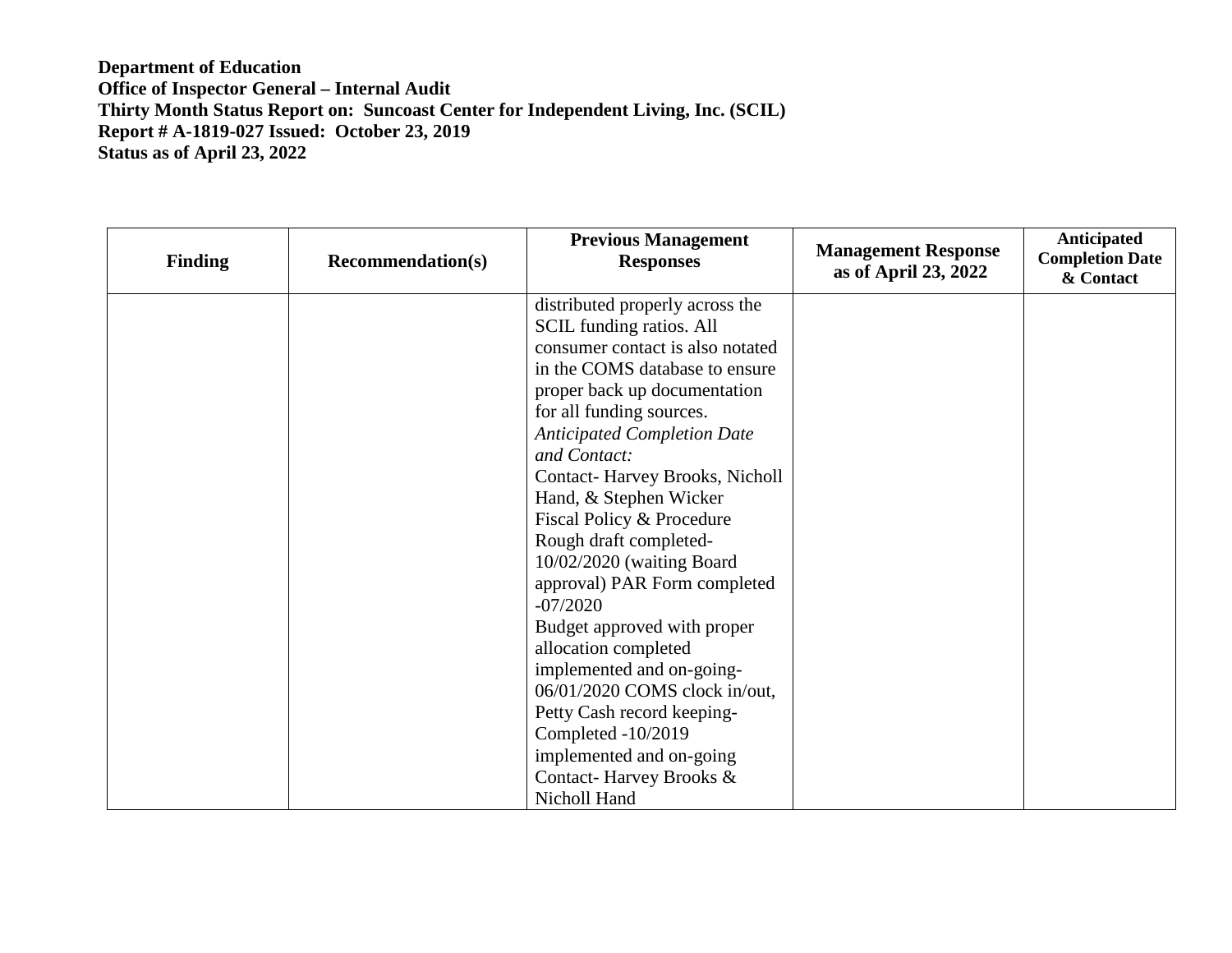| <b>Finding</b> | <b>Recommendation(s)</b> | <b>Previous Management</b><br><b>Responses</b>                                                                                                                                                                                                                                                                                                                                                                                                                                                                                                                                                                                                                                                                                                                                            | <b>Management Response</b><br>as of April 23, 2022 | Anticipated<br><b>Completion Date</b><br>& Contact |
|----------------|--------------------------|-------------------------------------------------------------------------------------------------------------------------------------------------------------------------------------------------------------------------------------------------------------------------------------------------------------------------------------------------------------------------------------------------------------------------------------------------------------------------------------------------------------------------------------------------------------------------------------------------------------------------------------------------------------------------------------------------------------------------------------------------------------------------------------------|----------------------------------------------------|----------------------------------------------------|
|                |                          | <b>Management Response as of</b><br>April 23, 2021: SCIL continues<br>to work with the CPA ensuring<br>all budgets and financial reports<br>are up to date. (see attached).<br>SCIL has in place the Fiscal<br>policy and procedures after SCIL<br>board member's approval on<br>10/20/20. SCIL had eliminated<br>the use of petty cash and<br>implemented the use of debit<br>card since January 2021 after the<br>SCIL board approved it. The<br>SCIL debit card is in the SCIL<br>Fiscal Policy and procedure to<br>ensure proper usage and<br>documentation (pg. 31 in the<br>Fiscal P&P). SCIL debit card is<br>kept in the Executive Director<br>office. SCIL keeps using the<br>Milage Tracking/reimbursement<br>form implemented on $10/20/20$<br>(See attached). All ledgers and |                                                    |                                                    |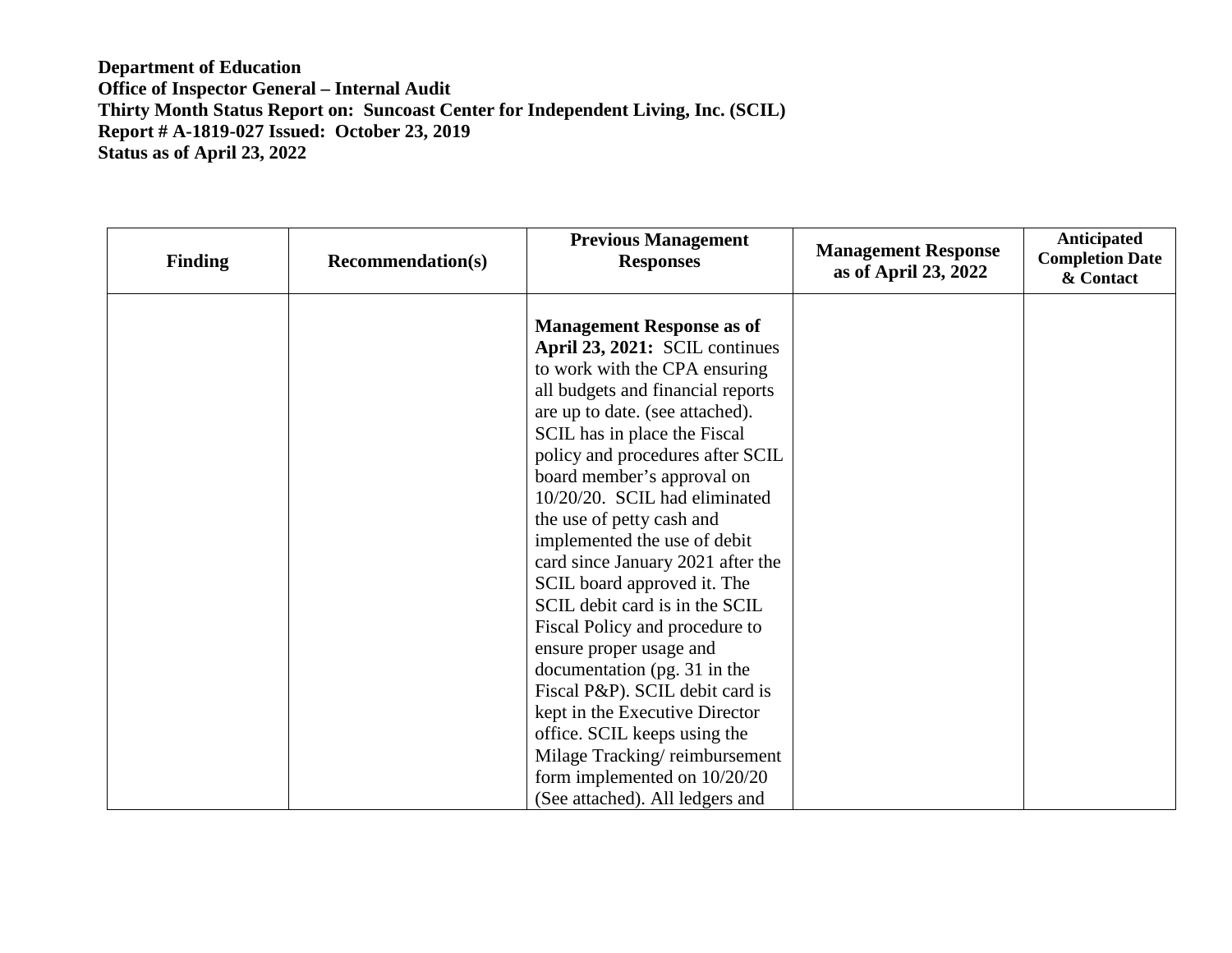| <b>Finding</b> | <b>Recommendation(s)</b> | <b>Previous Management</b><br><b>Responses</b> | <b>Management Response</b><br>as of April 23, 2022 | Anticipated<br><b>Completion Date</b><br>& Contact |
|----------------|--------------------------|------------------------------------------------|----------------------------------------------------|----------------------------------------------------|
|                |                          | receipts of the Petty Cash has                 |                                                    |                                                    |
|                |                          | been filed and will be kept for 3              |                                                    |                                                    |
|                |                          | yrs. SCIL will keep all the                    |                                                    |                                                    |
|                |                          | receipts for debit card purchases              |                                                    |                                                    |
|                |                          | for five years.                                |                                                    |                                                    |
|                |                          | A new Purchase Approval                        |                                                    |                                                    |
|                |                          | Request (PAR) form has been                    |                                                    |                                                    |
|                |                          | implemented after SCIL Board                   |                                                    |                                                    |
|                |                          | members approval on 10/8/2020                  |                                                    |                                                    |
|                |                          | SCIL Board meeting. This form                  |                                                    |                                                    |
|                |                          | is used regardless of the amount               |                                                    |                                                    |
|                |                          | or how the money is spent (See                 |                                                    |                                                    |
|                |                          | attached). SCIL keeps using the                |                                                    |                                                    |
|                |                          | Mileage                                        |                                                    |                                                    |
|                |                          | Tracking/reimbursement form                    |                                                    |                                                    |
|                |                          | implemented 10/20. (See                        |                                                    |                                                    |
|                |                          | attached).                                     |                                                    |                                                    |
|                |                          | SCIL staff will continue using                 |                                                    |                                                    |
|                |                          | COMS database system to clock                  |                                                    |                                                    |
|                |                          | in and clock out along with a                  |                                                    |                                                    |
|                |                          | hard copy time sheet to accurate               |                                                    |                                                    |
|                |                          | allocate SCIL staff work hours                 |                                                    |                                                    |
|                |                          | and properly distributed across                |                                                    |                                                    |
|                |                          | SCIL funding sources. Also,                    |                                                    |                                                    |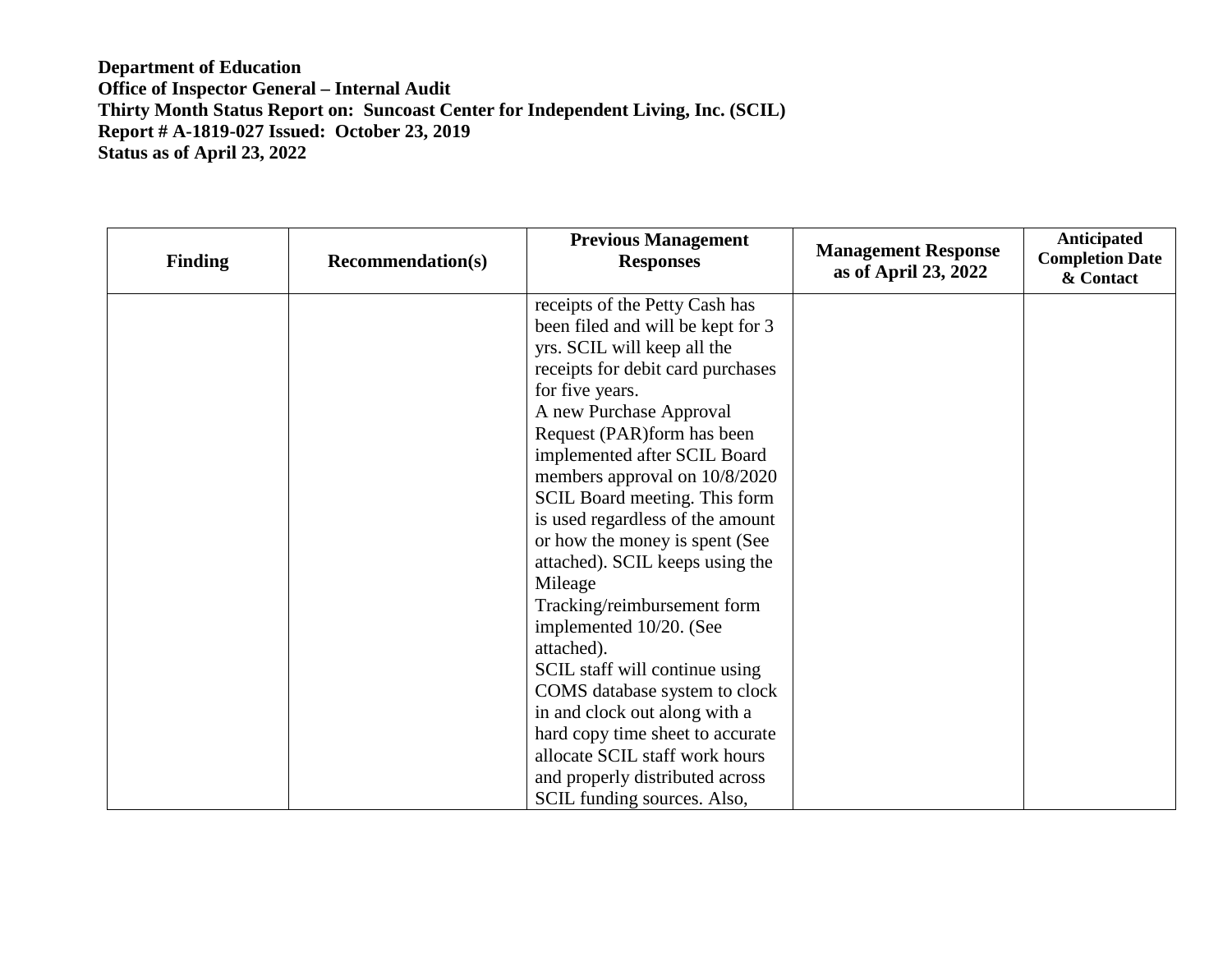| <b>Finding</b> | <b>Recommendation(s)</b> | <b>Previous Management</b><br><b>Responses</b> | <b>Management Response</b><br>as of April 23, 2022 | Anticipated<br><b>Completion Date</b><br>& Contact |
|----------------|--------------------------|------------------------------------------------|----------------------------------------------------|----------------------------------------------------|
|                |                          | consumers are entered in COMS                  |                                                    |                                                    |
|                |                          | database every time SCIL staff                 |                                                    |                                                    |
|                |                          | contact a consumer to ensure                   |                                                    |                                                    |
|                |                          | proper back up documentation                   |                                                    |                                                    |
|                |                          | for all funding sources.                       |                                                    |                                                    |
|                |                          | <b>Anticipated Completion Date</b>             |                                                    |                                                    |
|                |                          | and Contact: Completed                         |                                                    |                                                    |
|                |                          | Contact-Harvey Brooks, Paola                   |                                                    |                                                    |
|                |                          | Villanueva, & Stephen Wicker                   |                                                    |                                                    |
|                |                          | Fiscal Policy & Procedure -                    |                                                    |                                                    |
|                |                          | approved by SCIL Board                         |                                                    |                                                    |
|                |                          | members on 10/20/20. Purchase                  |                                                    |                                                    |
|                |                          | Approval Request Form -                        |                                                    |                                                    |
|                |                          | approved by SCIL Board                         |                                                    |                                                    |
|                |                          | members on $07/2020$                           |                                                    |                                                    |
|                |                          | Budget approved with proper                    |                                                    |                                                    |
|                |                          | allocation completed                           |                                                    |                                                    |
|                |                          | implemented and on-going-                      |                                                    |                                                    |
|                |                          | 06/01/2020. COMS clock in/out,                 |                                                    |                                                    |
|                |                          | and hard copy timesheet                        |                                                    |                                                    |
|                |                          | implemented on-going on bases.                 |                                                    |                                                    |
|                |                          | Petty Cash eliminated and a                    |                                                    |                                                    |
|                |                          | SCIL debit card has been                       |                                                    |                                                    |
|                |                          | implemented since 10/20/20.                    |                                                    |                                                    |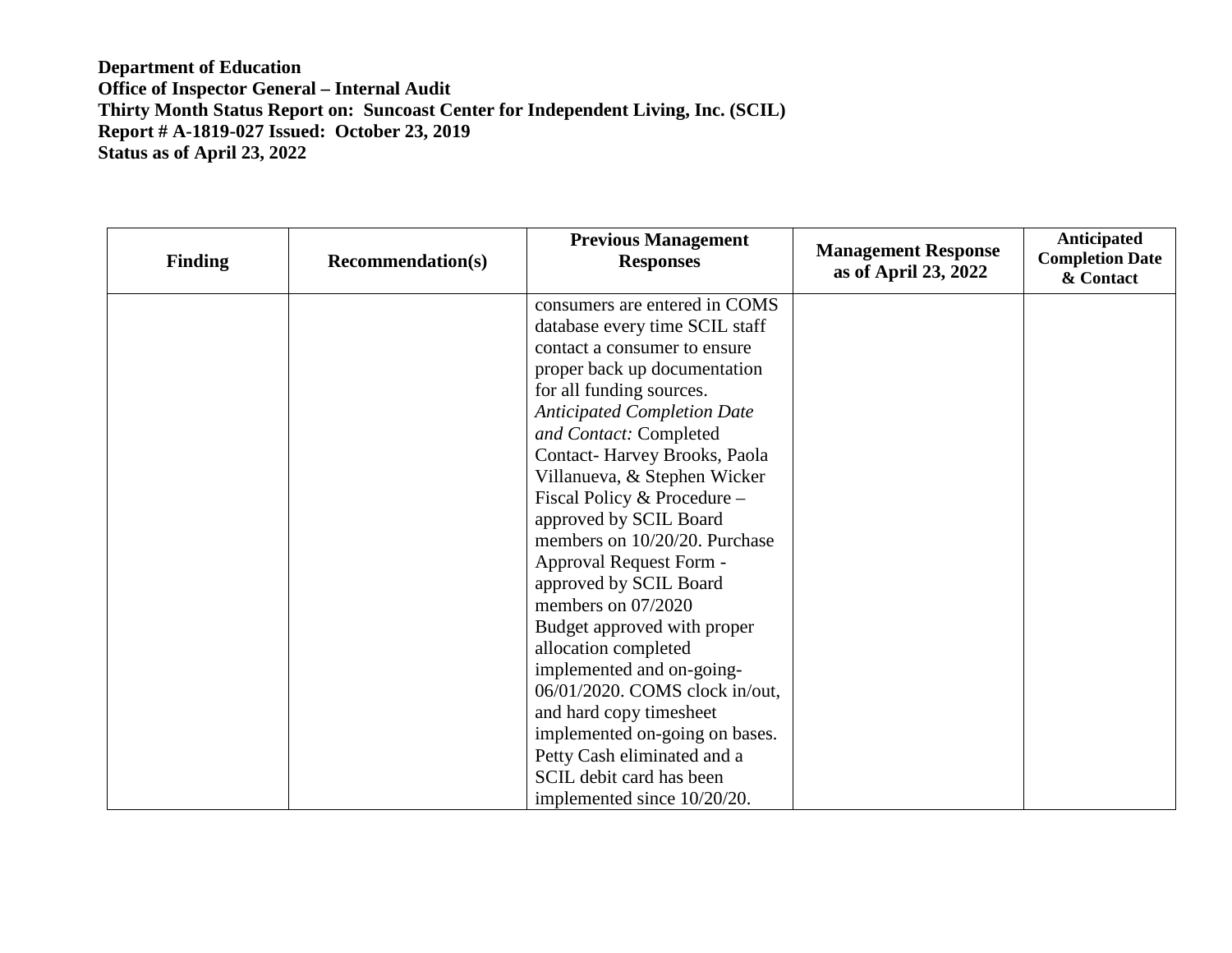| <b>Finding</b> | <b>Recommendation(s)</b> | <b>Previous Management</b><br><b>Responses</b>                                                                                                                                                                                                                                                                                                                                                                                                                                                                                                                                                                                                                                        | <b>Management Response</b><br>as of April 23, 2022 | Anticipated<br><b>Completion Date</b><br>& Contact |
|----------------|--------------------------|---------------------------------------------------------------------------------------------------------------------------------------------------------------------------------------------------------------------------------------------------------------------------------------------------------------------------------------------------------------------------------------------------------------------------------------------------------------------------------------------------------------------------------------------------------------------------------------------------------------------------------------------------------------------------------------|----------------------------------------------------|----------------------------------------------------|
|                |                          | Contact-Harvey Brooks & Paola<br>Villanueva                                                                                                                                                                                                                                                                                                                                                                                                                                                                                                                                                                                                                                           |                                                    |                                                    |
|                |                          | <b>Management Response</b><br>as of October 23, 2021<br>SCIL continues working with<br>CPA, Stephen Wicker, ensuring<br>all Budgets Reconciliation,<br><b>Invoices and Financial Reports</b><br>are accurate and up to date. Mr.<br>Wicker oversees the finances<br>and ensure the expenses funded<br>through DVR's contract are in<br>compliance.<br>SCIL continues using the Fiscal<br>Policy and Procedures on<br>10/20/20 which was approved by<br>the SCIL Board.<br>SCIL has been using a debit card<br>since January 2021 after SCIL<br>board approval. The debit card<br>has eliminated the use of petty<br>cash. The SCIL debit card is in<br>the SCIL Policy and Procedures |                                                    |                                                    |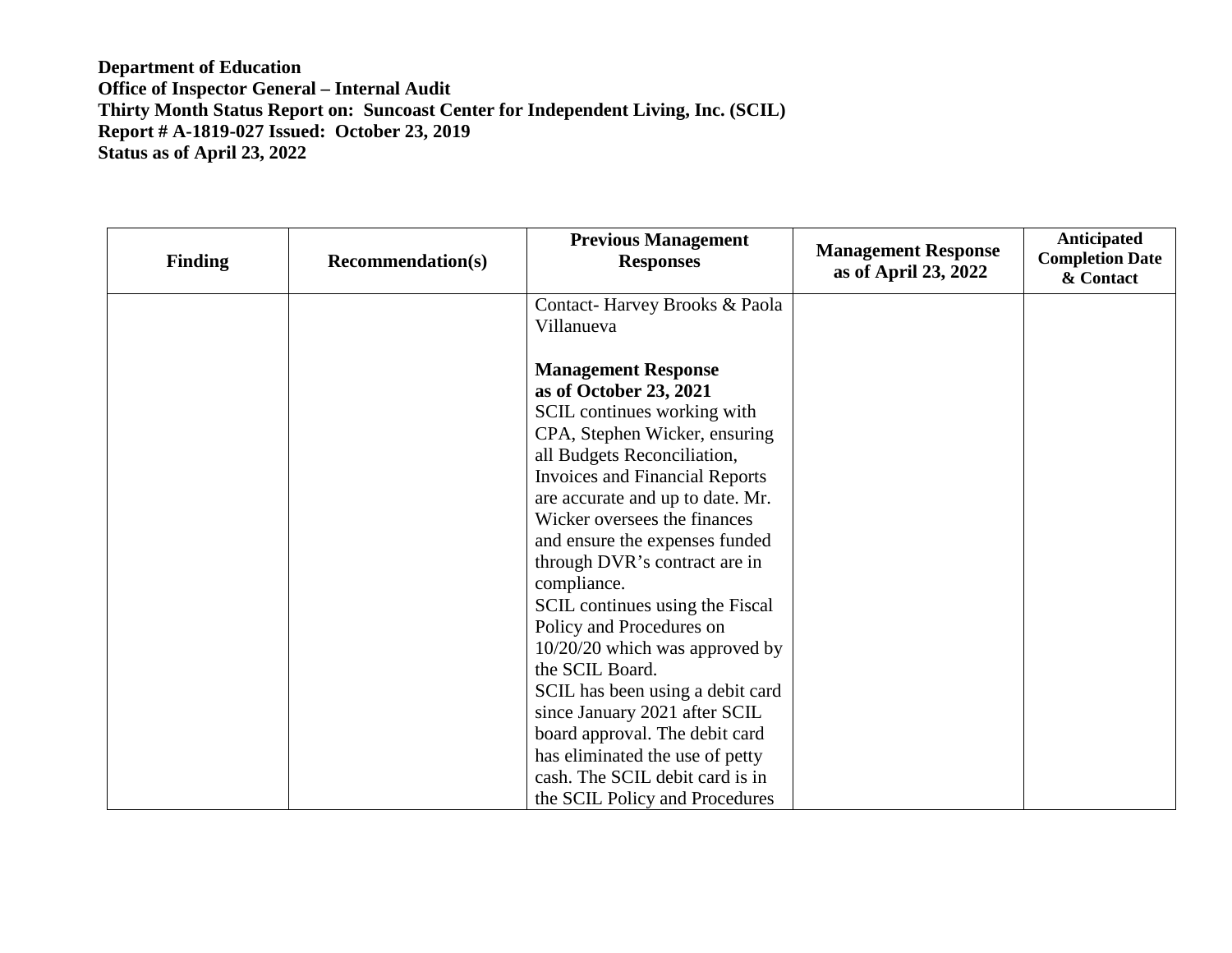| <b>Finding</b> | <b>Recommendation(s)</b> | <b>Previous Management</b><br><b>Responses</b> | <b>Management Response</b><br>as of April 23, 2022 | Anticipated<br><b>Completion Date</b><br>& Contact |
|----------------|--------------------------|------------------------------------------------|----------------------------------------------------|----------------------------------------------------|
|                |                          | to ensure proper usage and                     |                                                    |                                                    |
|                |                          | documentation (pg.31 in the                    |                                                    |                                                    |
|                |                          | Fiscal Policies & Procedures).                 |                                                    |                                                    |
|                |                          | SCIL will keep all the receipts                |                                                    |                                                    |
|                |                          | for debit card purchases for five              |                                                    |                                                    |
|                |                          | years. SCIL's debit card is kept               |                                                    |                                                    |
|                |                          | locked up in the SCIL Executive                |                                                    |                                                    |
|                |                          | Director's office.                             |                                                    |                                                    |
|                |                          | SCIL continues using the                       |                                                    |                                                    |
|                |                          | Mileage tracking/reimbursement                 |                                                    |                                                    |
|                |                          | forms implemented since                        |                                                    |                                                    |
|                |                          | $10/20/20$ .                                   |                                                    |                                                    |
|                |                          | SCIL continues using the                       |                                                    |                                                    |
|                |                          | <b>Purchase Approval Request</b>               |                                                    |                                                    |
|                |                          | (PAR) form approved by the                     |                                                    |                                                    |
|                |                          | SCIL board member on                           |                                                    |                                                    |
|                |                          | 10/8/2020. This form is used                   |                                                    |                                                    |
|                |                          | regardless of the amount or how                |                                                    |                                                    |
|                |                          | money is spent. The                            |                                                    |                                                    |
|                |                          | SCIL staff is still using COMs as              |                                                    |                                                    |
|                |                          | the database system to clock-in                |                                                    |                                                    |
|                |                          | and clock-out along with a hard                |                                                    |                                                    |
|                |                          | copy timesheet to accurately                   |                                                    |                                                    |
|                |                          | allocate SCIL staff work hours                 |                                                    |                                                    |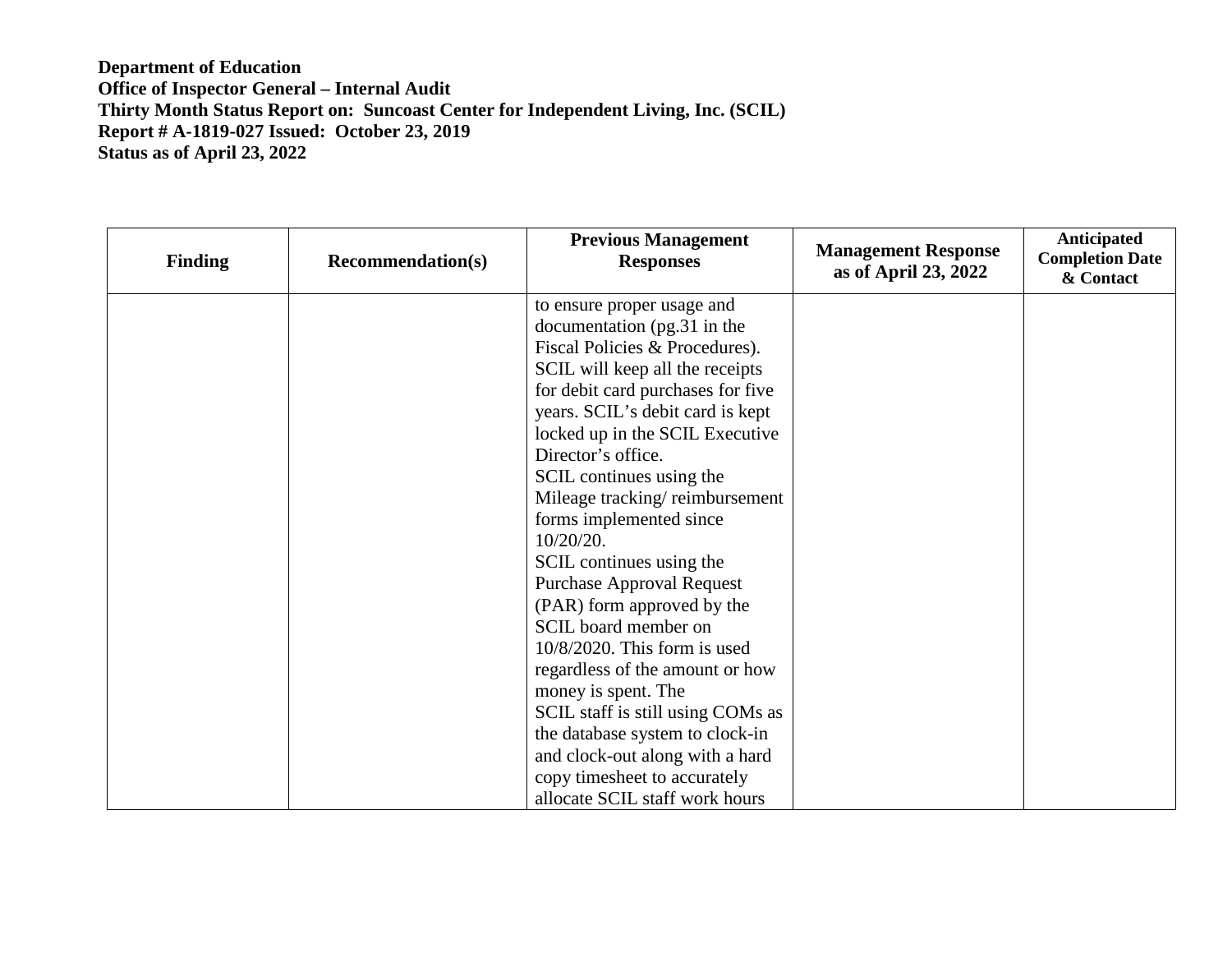| <b>Finding</b> | <b>Recommendation(s)</b> | <b>Previous Management</b><br><b>Responses</b> | <b>Management Response</b><br>as of April 23, 2022 | Anticipated<br><b>Completion Date</b><br>& Contact |
|----------------|--------------------------|------------------------------------------------|----------------------------------------------------|----------------------------------------------------|
|                |                          | and properly distribute across                 |                                                    |                                                    |
|                |                          | SCIL funding sources.                          |                                                    |                                                    |
|                |                          | Consumer contacts are updated                  |                                                    |                                                    |
|                |                          | in the COMs database every time                |                                                    |                                                    |
|                |                          | there is a contact with a                      |                                                    |                                                    |
|                |                          | consumer to ensure proper back                 |                                                    |                                                    |
|                |                          | up documentation for all funding               |                                                    |                                                    |
|                |                          | sources.                                       |                                                    |                                                    |
|                |                          |                                                |                                                    |                                                    |
|                |                          | Anticipated Completion Date &                  |                                                    |                                                    |
|                |                          | Contact                                        |                                                    |                                                    |
|                |                          | Completed                                      |                                                    |                                                    |
|                |                          | Fiscal policies and Procedures-                |                                                    |                                                    |
|                |                          | November 2020                                  |                                                    |                                                    |
|                |                          | Implemented and is on-going                    |                                                    |                                                    |
|                |                          | Debit Card - January 2021                      |                                                    |                                                    |
|                |                          | Implemented and is on-going                    |                                                    |                                                    |
|                |                          | Mileage tracking/                              |                                                    |                                                    |
|                |                          | reimbursement forms-                           |                                                    |                                                    |
|                |                          | November 2020                                  |                                                    |                                                    |
|                |                          | Implemented and is on-going                    |                                                    |                                                    |
|                |                          | <b>Purchase Approval Request</b>               |                                                    |                                                    |
|                |                          | (PAR) form-                                    |                                                    |                                                    |
|                |                          | November 2020                                  |                                                    |                                                    |